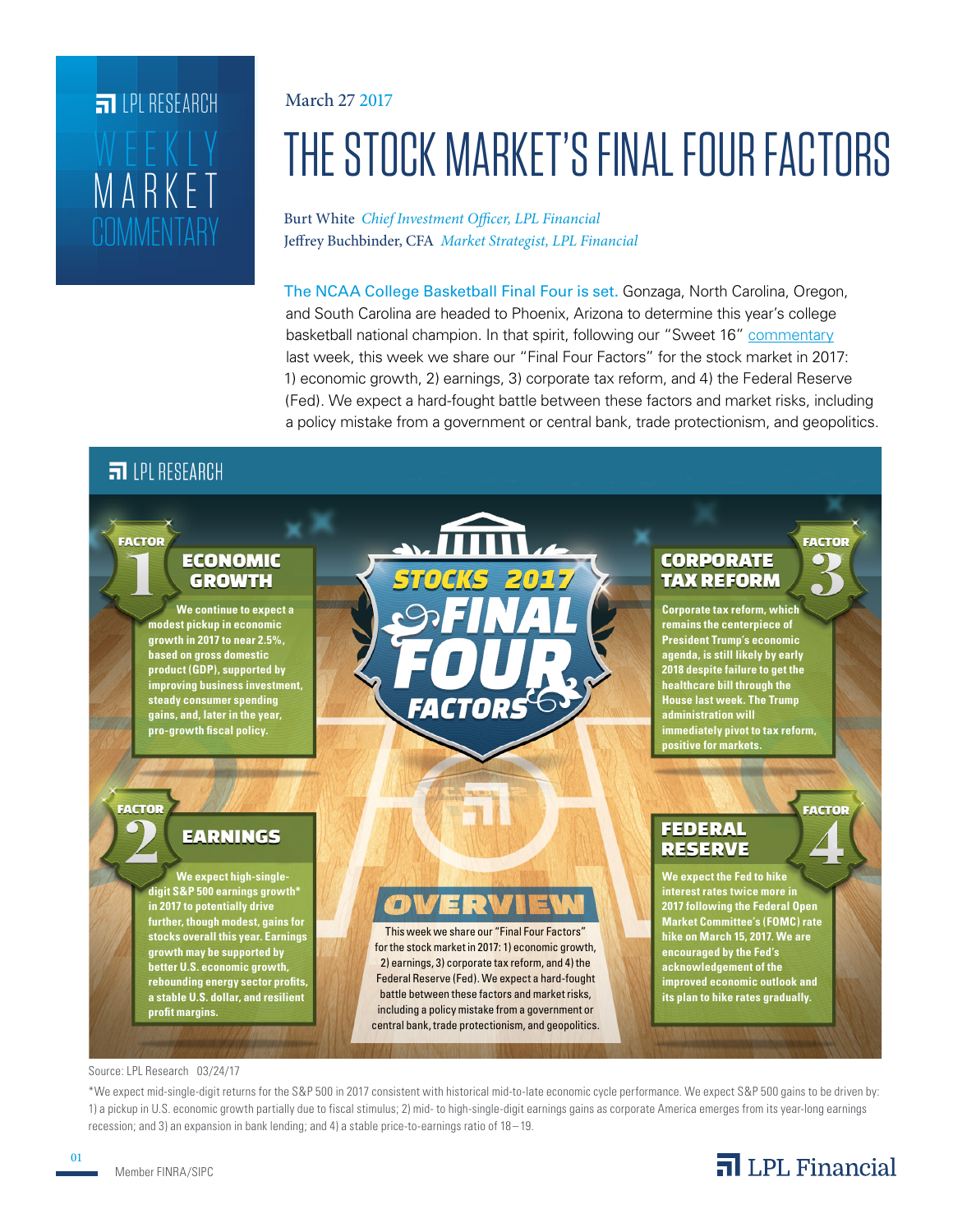

## ECONOMIC GROWTH

We continue to expect near 2.5% growth in U.S. gross domestic product (GDP) in 2017, roughly in line with long-term averages and slightly above Bloomberg's consensus (2.2%). We expect economic growth to be supported by improving business investment, steady consumer spending gains, and, later in the year, pro-growth fiscal policy. Our favorite leading indicators, including the just-released Leading Economic Index (LEI) from the Conference Board, the Institute for Supply Management (ISM) Manufacturing Index, and the yield curve, suggest a low probability of recession over the next 12–18 months. Domestic economic data have broadly surprised to the upside in recent months, as illustrated by the Citigroup Economic Surprise Index [Figure 2], which measures the mix of economic data coming

in above versus below economists' forecasts. Overseas data are improving as well.

The economic growth we expect provides a favorable backdrop for stock market performance as we highlighted in our *[Outlook 2017: Gauging](http://lpl-research.com/outlook/Outlook_2017_Spread.pdf)  [Market Milestones](http://lpl-research.com/outlook/Outlook_2017_Spread.pdf)*. Since WWII, in years when the U.S. economy does not enter recession, the S&P 500 Index has produced an average annual gain of 12%. Also note that the best stock market performance has come when GDP is growing 2-4% (+12.1% average S&P 500 gain), rather than rapid growth of over 4% (+9.6%) or modest growth of below 2% (+0.3%), based on the past 50 years of historical data.

Bottom line: We expect a moderate pickup in economic growth in 2017 may help to provide a favorable backdrop for U.S. stocks over the balance of the year.

#### **2 ECONOMIC DATA HAS BEEN CONSISTENTLY SURPASSING EXPECTATIONS IN RECENT MONTHS**



Source: LPL Research, Bloomberg 03/24/17

All indexes are unmanaged and cannot be invested into directly. Past performance is not indicative of future results.

The Citigroup Economic Surprise Index (CESI) measures the variation in the gap between the expectations and the real economic data.

02

### $\overline{\mathbf{a}}$  LPL Financial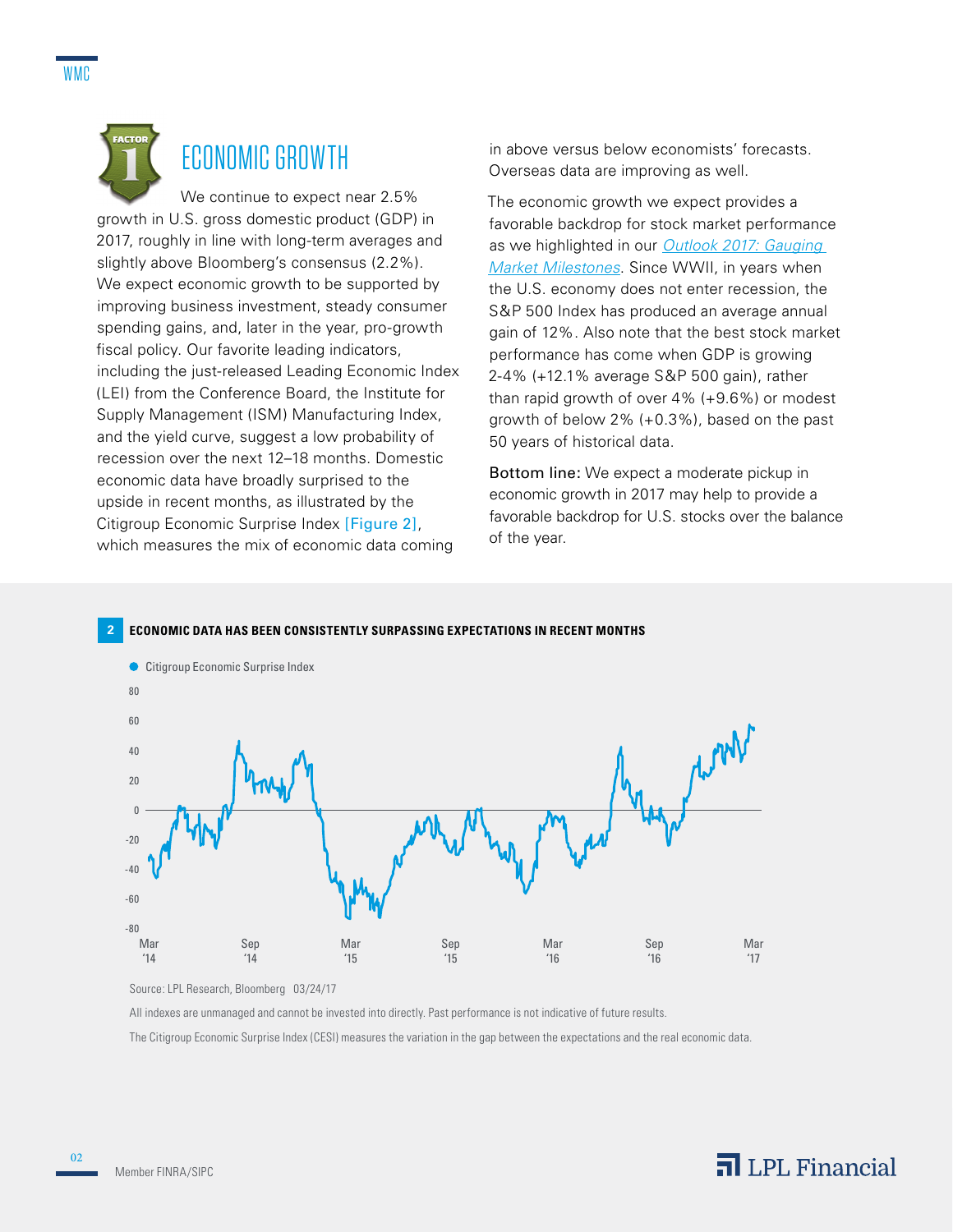

# **EARNINGS**

The fortunes of this "Final Four Factors" have changed a lot over the past year. A year ago at this time, we were in the heart of an earnings recession. Companies faced a challenging global economic environment including an embattled energy sector in the midst of a historic downturn, a strong and rising U.S. dollar, and fears of an Asian currency crisis. Turning to today, the earnings recession is over, S&P energy sector earnings are growing again, and the U.S. dollar has stabilized. S&P 500 earnings for the fourth quarter of 2016 rose 8% year over year. Consensus expectations on corporate earnings are calling for near 10% year-over-year growth in 2017 based on Thomson Reuters estimates.

A number of factors are supporting earnings in the U.S., including the strong February reading for the ISM Manufacturing Index. We believe economic growth is on the upswing in the U.S. and globally. Oil prices have remained relatively stable at prices far above 2016 lows. The U.S. dollar has stabilized at lower levels and is not expected to be much of a drag on earnings this year. Forward estimates in recent months have held up better than they have historically, increasing our confidence that solid earnings gains may be achieved. And corporate profit margins for S&P 500 companies outside of energy have remained resilient, despite some labor cost pressures that are to be expected in the eighth year of an economic expansion. Finally, pro-growth policies out of Washington, D.C. may give earnings a lift in late 2017 or early 2018, including corporate tax reform (more on that next).

Bottom line: We expect high-single-digit S&P 500 earnings growth in 2017 to potentially drive further, though modest, gains for stocks. Earnings growth may be supported by better U.S. economic growth, rebounding energy sector profits, a stable U.S. dollar, and resilient profit margins.



# CORPORATE TAX REFORM

Corporate tax reform remains the centerpiece of President Trump's economic agenda and, despite the failed attempt to get an Affordable Care Act (ACA) replacement bill through the House last week, is still likely to get done at some point in the next year. Bringing the rate down should help boost economic growth, stimulate corporate investment, reduce incentives for U.S. companies to move offshore, and perhaps most important for stock market investors, lift corporate profits—some estimate by 10% or more.

Because of the importance of the tax overhaul to markets, Trump's immediate pivot to taxes on Friday (March 24) should be welcomed by market participants (and last week's S&P 500 losses may be attributable to healthcare's implications on the rest of the Trump agenda). Getting tax reform done will be easier than healthcare because there is more widespread agreement on what is needed. However, tax reform is also very complicated and, given a fractured Congress, varied special interests, and lost political capital, may be a bumpy ride.

Bottom line: It is positive for markets that Trump and his team will immediately shift from healthcare to corporate tax reform where agreement is more widespread. But comprehensive tax reform will still be difficult to achieve; plans may need to be scaled back and could take longer than expected (into early 2018).

03

### $\overline{\mathbf{a}}$  LPL Financial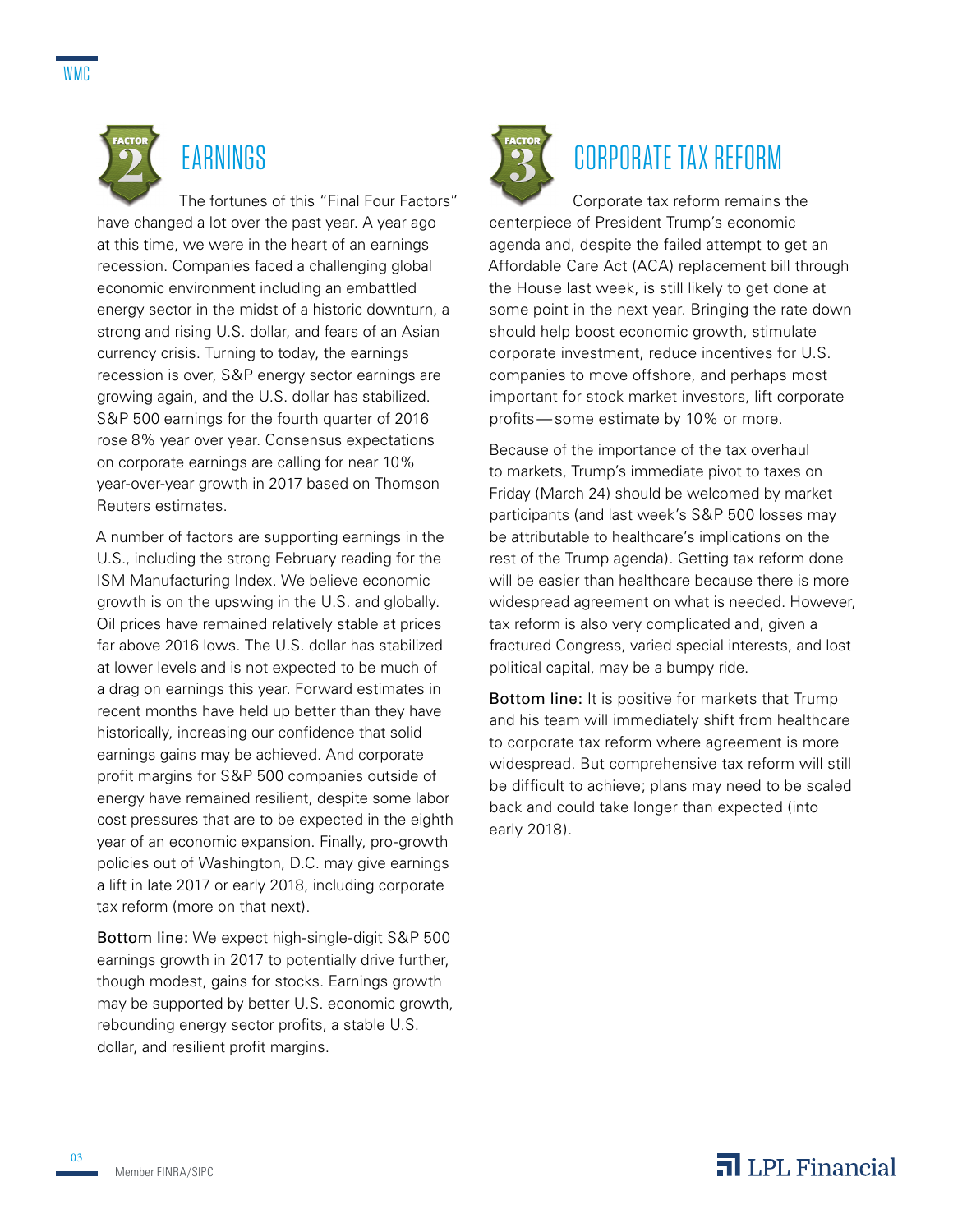

# FEDERAL RESERVE

We expect the Fed to hike interest rates twice more in 2017 following the Federal Open Market Committee's (FOMC) rate hike on March 15, 2017. We are encouraged by the Fed's acknowledgement of the improved economic outlook and its stated plan to hike rates gradually, which should help the stock market weather the moves. That said, while a better growth outlook may help stocks shrug off rate hikes, the possibility still exists that the Fed could spook the markets by speeding up its timetable.

Recall early last year, stocks suffered a bout of volatility in part because the markets and the Fed were not on the same page with regard to the potential path of rate hikes. The divergence—with the Fed forecasting four hikes as 2016 began while markets were skeptical of more than one (based on fed fund futures)—contributed to the imbalances that wreaked havoc on global markets in January and February of 2016.

#### **3 FEDERAL RESERVE AND MARKETS GENERALLY ON THE SAME PAGE FOR 2017**



Source: LPL Research, Bloomberg 03/24/17

The market-implied chances of a rate hike are calculated based on pricing of various fed funds futures contracts.

The dot plot is the aggregate forecasts for the fed funds rate from Federal Reserve officials.

Federal Reserve rate hike forecasts may not develop as predicted.

This year, the Fed and markets are much closer to being on the same page [Figure 3]. The fed funds rate is implying a 50% chance of two more rate hikes this year of 0.25% each, whereas collective forecasts for FOMC members imply two more hikes of 0.25% in 2017. The gap is wider for 2018, but the difference is not much more than one 0.25% hike.

Bottom line: We expect two more rate hikes in 2017. We are encouraged by the Fed's acknowledgement of the improved economic outlook and its stated plan to hike rates gradually, which should help the stock market weather the moves.

### POSSIBLE UPSETS

This tournament has offered several upsets, including early exits for Duke and Villanova. For stocks, we would suggest policy optimism introduces the potential for an upset. We believe a good portion of the stock rally since Election Day has been driven by optimism around Trump and the Republicanled Congress being able to implement pro-growth policies including tax reform, as well as deregulation and infrastructure spending. The market volatility last week around the healthcare effort in Washington, D.C. underscores the risk to markets if this agenda gets knocked off track.

Other potential "upsets" include the aforementioned potential for an overly aggressive Fed, protectionist trade policies, and geopolitical risk, including European elections that could lead to increased risk of a breakup of the Eurozone (not our expectation) and a major global terrorist event.

### **CONCLUSION**

There you have it—our "Final Four Factors" for the stock market in 2017: economic growth, earnings, corporate tax reform, and the Fed. We believe it will be a hard-fought battle between these factors and market risks, but when the tournament ends on December 31, 2017, we expect the S&P 500 to be at or above current levels, depending on the policy path.  $\blacksquare$